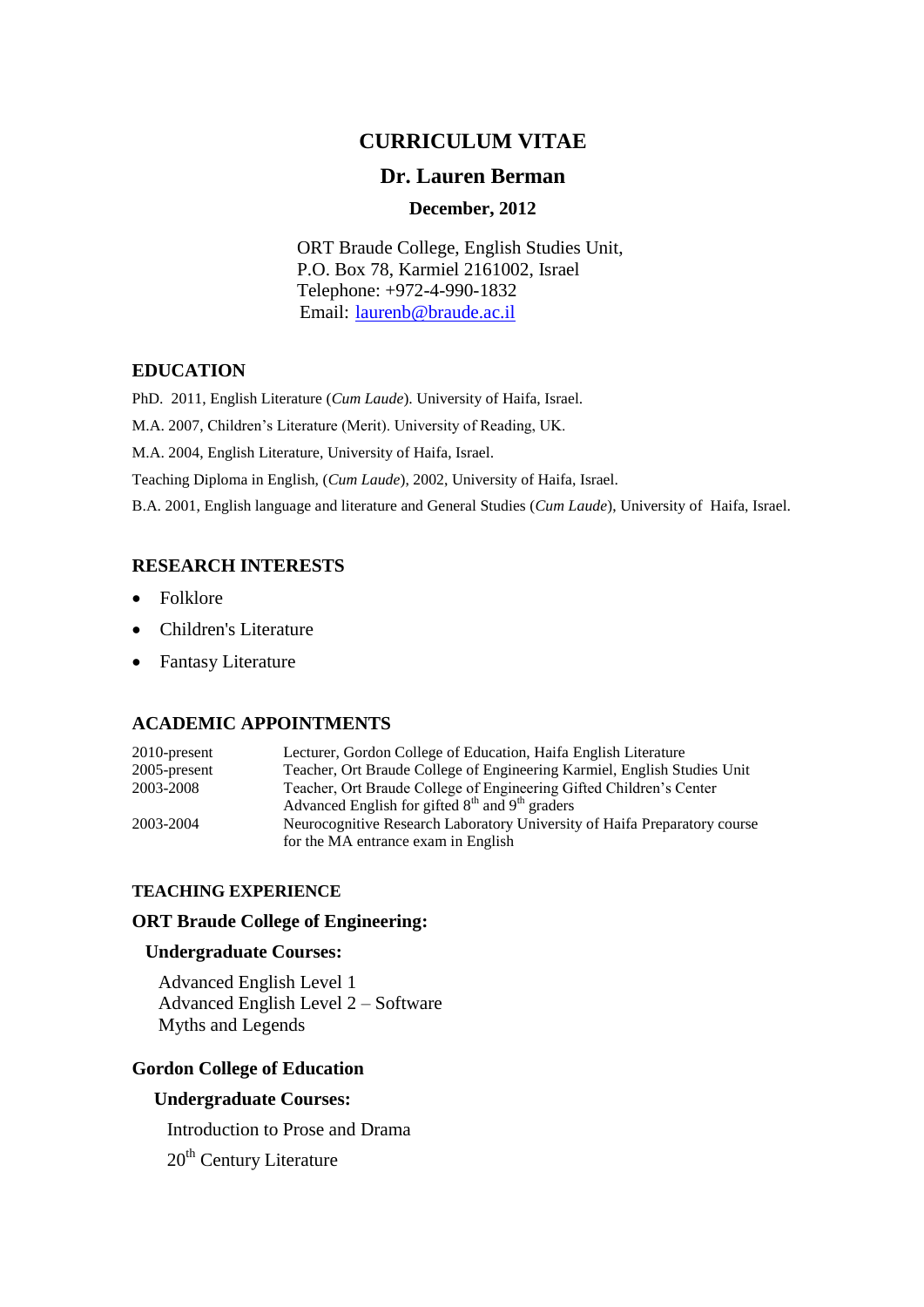Style and Comprehension Written Expression Writing and Editing

### **ACADEMIC AND PROFESSIONAL AWARDS AND GRANTS**

2007 University of Haifa, Conference Participation Award

2003 University of Haifa, Excellence Scholarship

## **PROFESSIONAL ACTIVITIES**

#### **ORT Braude College:**

2011 – present Member, Academic Affairs committee

#### **Conferences:**

Accio 2008: A Harry Potter Conference, Magdalen College, Oxford, UK, July 2008: "Impaled on Its Own Sword: The Self-Destructiveness of Evil in the *Harry Potter* series"

Prophecy 2007: From Hero to Legend, Toronto, Canada August, 2007: "Rowling's Devil: Ancient Archetype or Modern Manifestation?"

## **LIST OF PUBLICATIONS**

#### **Refereed Papers**

- 1. Berman, Lauren. "Rowling's Devil: Ancient Archetype of Modern Manifestation?" *The Journal for the Academic Study of Magic*, 4 (2007): 163-196.
- 2. Berman, Lauren. "Dragons and Serpents in J. K. Rowling's *Harry Potter* Series: Are They Evil?". *Mythlore: A Journal of J. R. R Tolkien, C. S. Lewis, Charles Williams, and Mythopoeic Literature*. 27: 1-2 [103-104] (2008), 45-65.
- 3. Berman, Lauren. "Culture and Disease in *The X-Files*". *Journal of Popular Culture* (under revision).
- 4. Berman, Lauren. "Time Travel in Jane Yolen's *The Devil's Arithmetic* and Janet Lunn's *The Root Cellar*". *The Lion & The Unicorn* (in preparation).
- 5. Berman, Lauren. "You are Who You Eat: Cannibalism in Myth, Folklore and Urban Legend". *Journal of Folklore* (in preparation).
- 6. Berman, Lauren. "The Death Motif in Robet Louis Stevenson's *Treasure Island*. *Children's Literature* (in preparation).

#### **Books**

1. Berman, Lauren. "The Philosophy of Evil in Harry Potter." (Under Revision, Taylor & Francis publishers).

#### **Conference Proceedings and Abstracts**